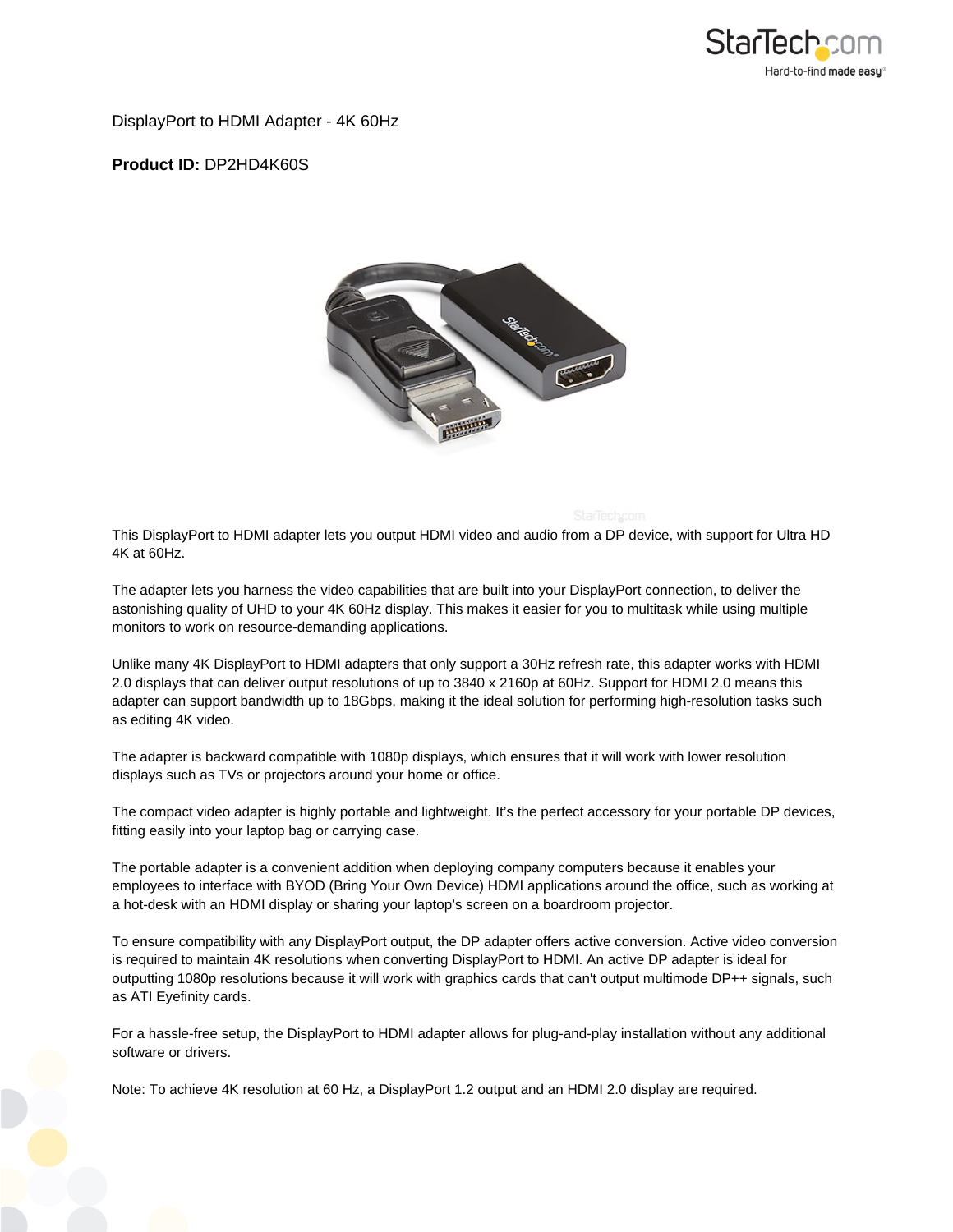

The DP2HD4K60S is backed by a 3-year StarTech.com warranty and free lifetime technical support.

## **Certifications, Reports and Compatibility**

## **Applications**

• Connect your 4K 60Hz HDMI display to a DisplayPort output port

• Deploy this adapter with company laptops to ensure your employees can interface with BYOD displays around the office

• Use an HDMI display as a secondary monitor for your DisplayPort computer

## **Features**

- Astonishing picture quality with support for UHD 4K resolution at 60Hz
- Maximum portability with a compact, lightweight design
- Hassle-free setup with an active DisplayPort conversion
- No power adapter required
- Plug-and-play installation
- Supports HDMI 2.0 displays

| Prominence      |                                  |                                                                                                         |
|-----------------|----------------------------------|---------------------------------------------------------------------------------------------------------|
|                 | Warranty                         | 3 Years                                                                                                 |
|                 | Line                             | Description CDW 75 - 1st StarTech.com DisplayPort to HDMI Adapter - 4K 60Hz DP 1.4 to HDMI<br>Converter |
| <b>Hardware</b> |                                  |                                                                                                         |
|                 | Active or Passive Adapter Active |                                                                                                         |
|                 | Ports                            | 1                                                                                                       |
|                 | AV Input                         | DisplayPort - 1.4                                                                                       |
|                 | AV Output                        | $HDMI - 2.0$                                                                                            |
|                 | Audio                            | Yes                                                                                                     |
|                 | <b>Industry Standards</b>        | DPCP (DisplayPort Content Protection)                                                                   |
|                 |                                  |                                                                                                         |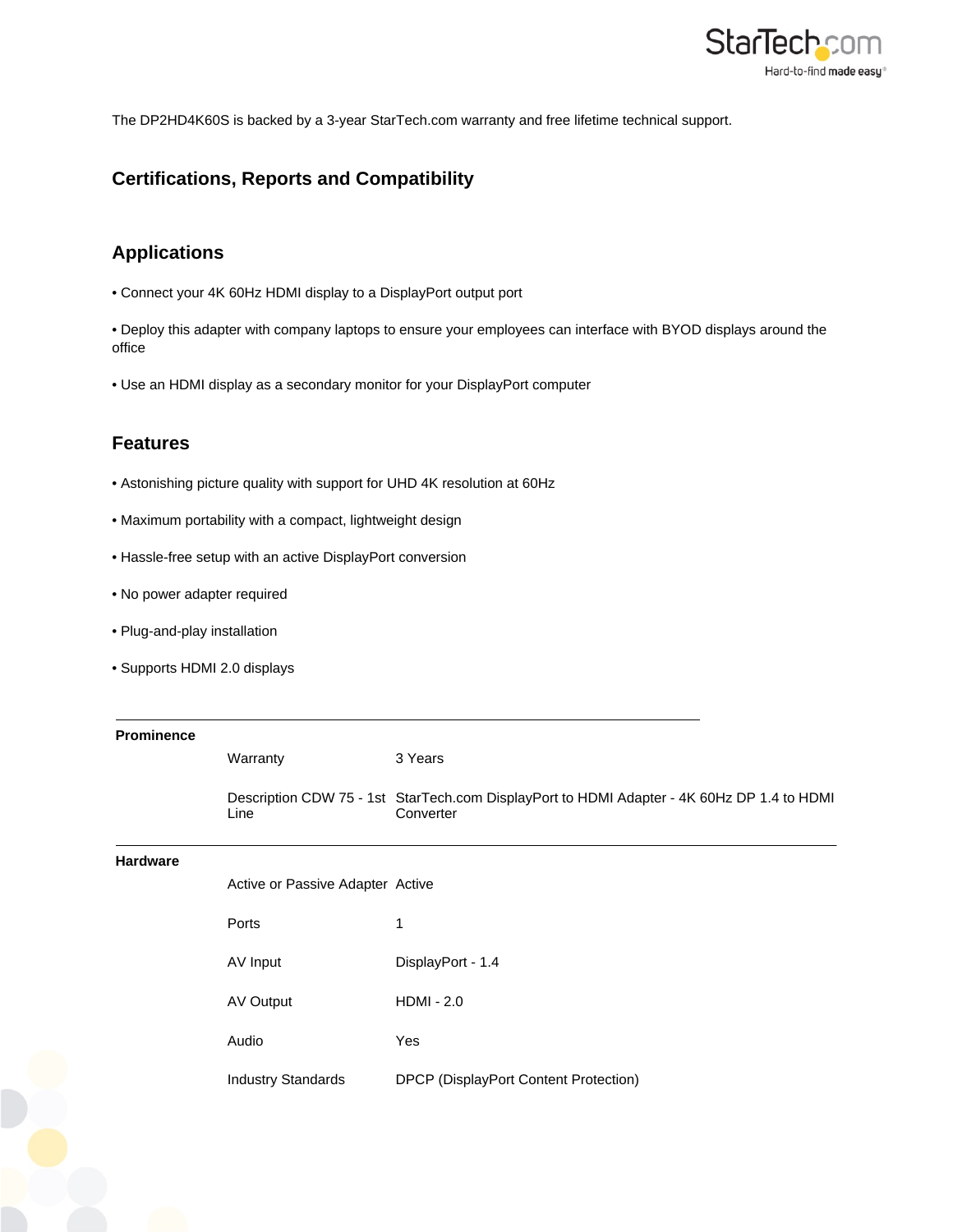

|                                               |                                                    | HDCP 2.2 (High Definition Content Protection)                                    |
|-----------------------------------------------|----------------------------------------------------|----------------------------------------------------------------------------------|
|                                               |                                                    | DisplayPort 1.2                                                                  |
|                                               |                                                    | <b>HDMI 2.0</b>                                                                  |
|                                               | Chipset ID                                         | Parade - PS176                                                                   |
| Performance                                   |                                                    |                                                                                  |
|                                               | Maximum Cable Distance 23.0 ft [7 m]<br>To Display |                                                                                  |
|                                               | Maximum Digital<br><b>Resolutions</b>              | 4K x 2K @ 60 Hz                                                                  |
|                                               | <b>Supported Resolutions</b>                       | 4k x 2K (Ultra HD) @ 60 Hz                                                       |
|                                               |                                                    | 1920x1200                                                                        |
|                                               |                                                    | 1920x1080 (1080p)                                                                |
|                                               |                                                    | 1280x720 (720p)                                                                  |
|                                               | Wide Screen Supported                              | Yes                                                                              |
|                                               | Audio Specifications                               | HDMI - 32 Channel Audio                                                          |
| Connector(s)                                  |                                                    |                                                                                  |
|                                               | Connector A                                        | DisplayPort (20 pin)                                                             |
|                                               | Connector B                                        | HDMI (19 pin)                                                                    |
| <b>Special Notes /</b><br><b>Requirements</b> |                                                    |                                                                                  |
|                                               | <b>Note</b>                                        | This video adapter is not compatible with cables that use RedMere<br>technology. |
| Environmental                                 |                                                    |                                                                                  |
|                                               | <b>Operating Temperature</b>                       | 5C to 35C (41F to 95F)                                                           |
|                                               | Storage Temperature                                | -25C to 70C (13F to 149F)                                                        |
|                                               | Humidity                                           | -25C to 85C (77F to 185F) at 80% - 95%                                           |
| <b>Physical</b><br><b>Characteristics</b>     |                                                    |                                                                                  |
|                                               | Color                                              | <b>Black</b>                                                                     |
|                                               | Material                                           | Plastic                                                                          |
|                                               | Cable Length                                       | 4.2 in [10.8 cm]                                                                 |